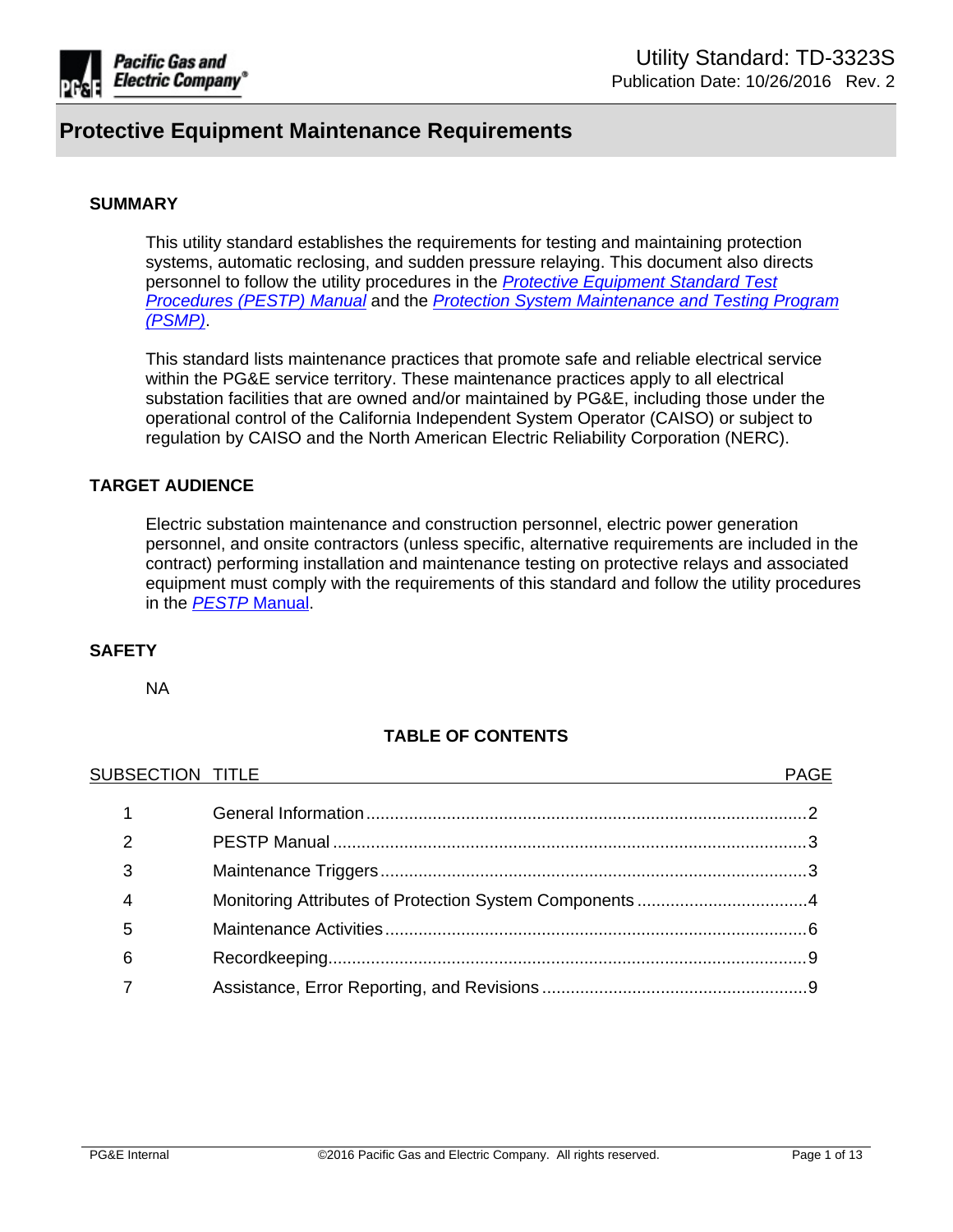

### **REQUIREMENTS**

### <span id="page-1-0"></span>**1 General Information**

- 1.1 Protection systems must be maintained and repaired to ensure system reliability. PG&E protection systems (including automatic reclosing and sudden pressure relaying) are maintained at the scheme level, and all the protection systems are tested in accordance with a time-based maintenance program. A protection system is comprised of the following components:
	- Protective relays that respond to electrical quantities.
	- Communications systems necessary for the correct operation of protective functions.
	- Voltage- and current-sensing devices providing inputs to protective relays.
	- Station direct current (dc) supply associated with protective functions (including batteries, battery chargers, and non-battery-based dc supply).
	- Control circuitry associated with protective functions operating through the trip coils of the circuit breakers or other interrupting devices.
- 1.2 For a given protection scheme, all protection system components (protective relay, communications system, voltage- and current-sensing devices, and control circuitry) are tested at the same maintenance interval, as listed in [Attachment](http://wwwedm3/cgi-bin/getdocTDM.asp?itemid=005479993) 2, "Protection Scheme Types and Trigger [Intervals,"](http://wwwedm3/cgi-bin/getdocTDM.asp?itemid=005479993) Table 1, "Protection Scheme Maintenance Activities and Trigger Intervals," with the exception of station dc supply (batteries and battery chargers).
	- 1. For station dc supply maintenance requirements, see Utility Standard [TD-3322S,](http://www/techlib/default.asp?body=manuals/uo_standards/s3322.htm) "Substation Equipment Maintenance [Requirements,"](http://www/techlib/default.asp?body=manuals/uo_standards/s3322.htm) Attachment 6, ["Station](http://wwwedm3/cgi-bin/getdocTDM.asp?itemid=004733144) Direct Current Supply [Maintenance](http://wwwedm3/cgi-bin/getdocTDM.asp?itemid=004733144) Template."
- 1.3 Protection scheme maintenance intervals are selected based on their respective protection system component(s) that require the shortest maintenance interval and meet or exceed the requirements of NERC Reliability Standard [PRC-005-6,](http://www.nerc.com/_layouts/PrintStandard.aspx?standardnumber=PRC-005-6&title=Protection%20System,%20Automatic%20Reclosing,%20and%20Sudden%20Pressure%20Relaying&jurisdiction=United%20States) "Protection System, Automatic Reclosing, and Sudden Pressure Relaying [Maintenance."](http://www.nerc.com/_layouts/PrintStandard.aspx?standardnumber=PRC-005-6&title=Protection%20System,%20Automatic%20Reclosing,%20and%20Sudden%20Pressure%20Relaying&jurisdiction=United%20States) As a result, some types of components may be tested more frequently than required to coincide with maintenance testing for the entire protection scheme.
- 1.4 PG&E communication systems used for protection schemes include either continuous monitoring or periodic, automated testing for the presence of channel function and alarming for loss of function. Therefore, maintenance activity for a 4-calendar month verification of communication system function is not required.
- 1.5 For each scheme listed in [Attachment](http://wwwedm3/cgi-bin/getdocTDM.asp?itemid=005479993) 2, Table 1, the maintenance interval is the maximum allowable interval for the entire scheme.
	- 1. Maintenance intervals are in calendar years and are based on the recommendations from manufacturers, PG&E operating experience, and industry benchmarks.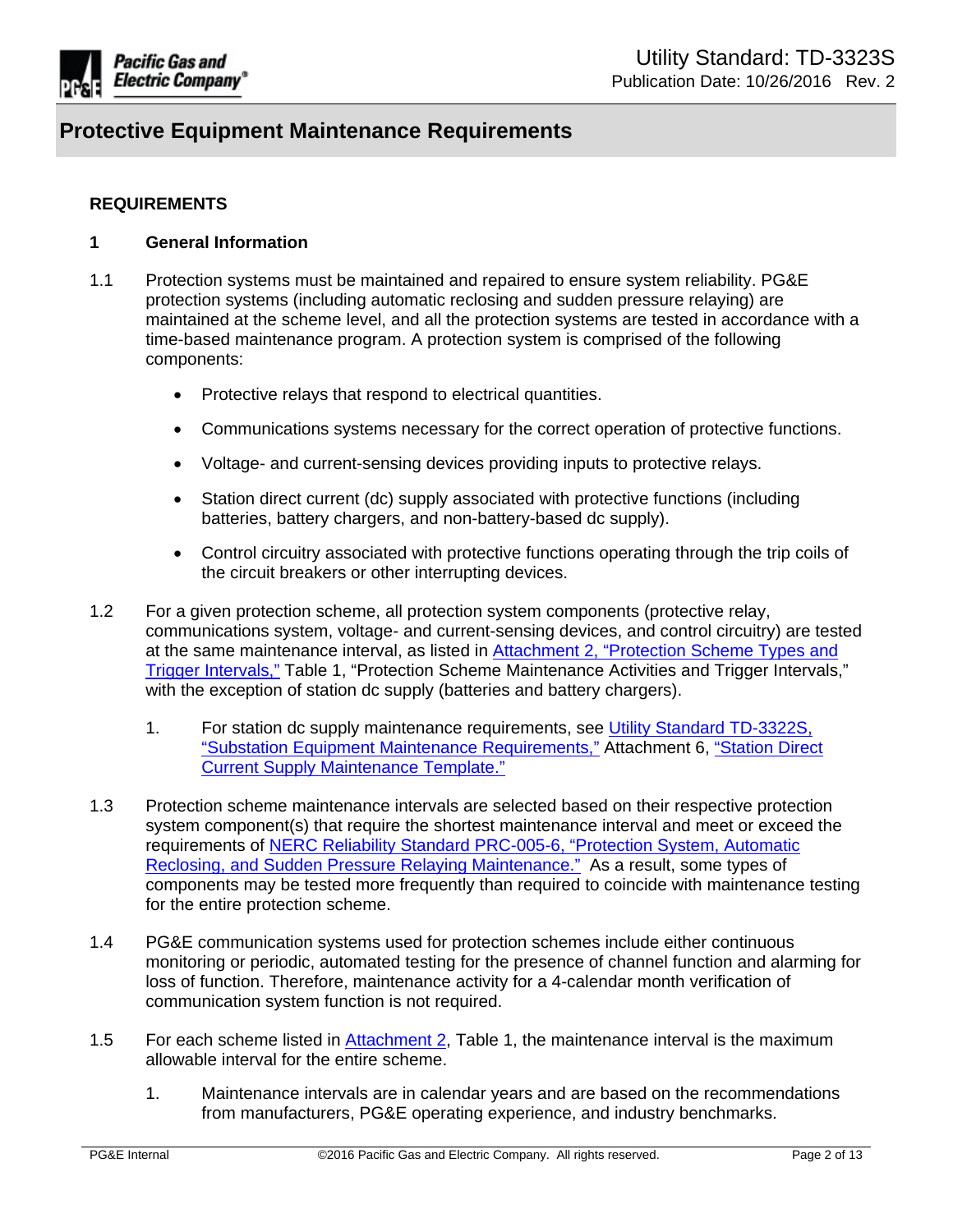

1.6 To meet regulatory requirements, maintenance activities must be completed in the calendar year of the maintenance plan due date.

### <span id="page-2-0"></span>**2 PESTP Manual**

- 2.1 The *PESTP [Manual](http://www/techlib/default.asp?body=manuals/pestp/)* provides the following required actions: installation, maintenance, and test procedures; and general specifications. Supervisors that oversee covered PG&E personnel OR contractors are responsible for ensuring that they comply with the *[PESTP](http://www/techlib/default.asp?body=manuals/pestp/) Manual*.
- 2.2 Protective equipment maintenance requirements in this standard and in the *PESTP [Manual](http://www/techlib/default.asp?body=manuals/pestp/)* are based on good utility practice, the recommendations of manufacturers, and the experience of PG&E personnel.

### <span id="page-2-1"></span>**3 Maintenance Triggers**

- 3.1 Protection system maintenance and testing are triggered by **time**, **trouble**, OR **condition**, as defined below. **Document all performed tasks in SAP**. See Section 6, ["Recordkeeping,"](#page-8-0) on Page 9.
	- **Time-based:** Triggered by a fixed time interval, as specified in [Attachment](http://wwwedm3/cgi-bin/getdocTDM.asp?itemid=005479993) 2, Table 1.
	- **Trouble-based:** Triggered by alarms, questionable relay actions, or as-found conditions (based on performance and, when conditions dictate, if protective relay[s] and/or associated equipment need to be replaced).
	- **Condition-based:** Triggered by service advisories from manufacturers or when there is evidence that a particular component in the protection system is not operating as expected. (Condition-based triggers may result in more frequent testing of the protection system than is specified in [Attachment](http://wwwedm3/cgi-bin/getdocTDM.asp?itemid=005479993) 2, Table 1.)
- 3.2 Document all performed tasks in SAP. See [Section](#page-8-0) 6.
- 3.3 IF any relay fails to operate properly, OR if there are concerns regarding the operation of any relay,

THEN the electrical technician must contact his or her supervisor.

3.4 IF the relay cannot be returned to working order following routine maintenance OR the discovery of a failure or malfunction,

THEN the identified "unresolved maintenance issues" (see NERC definition in [Attachment](http://wwwedm3/cgi-bin/getdocTDM.asp?itemid=005479992) 1, ["Definitions](http://wwwedm3/cgi-bin/getdocTDM.asp?itemid=005479992) of Acronyms and Terms") and their subsequent resolution must be documented in SAP.

3.5 Examples of resolution include, but are not limited to, replacing capacitors in distance relays AND replacing relays or other protective system components AND then verifying that the relay or system has been restored to working order.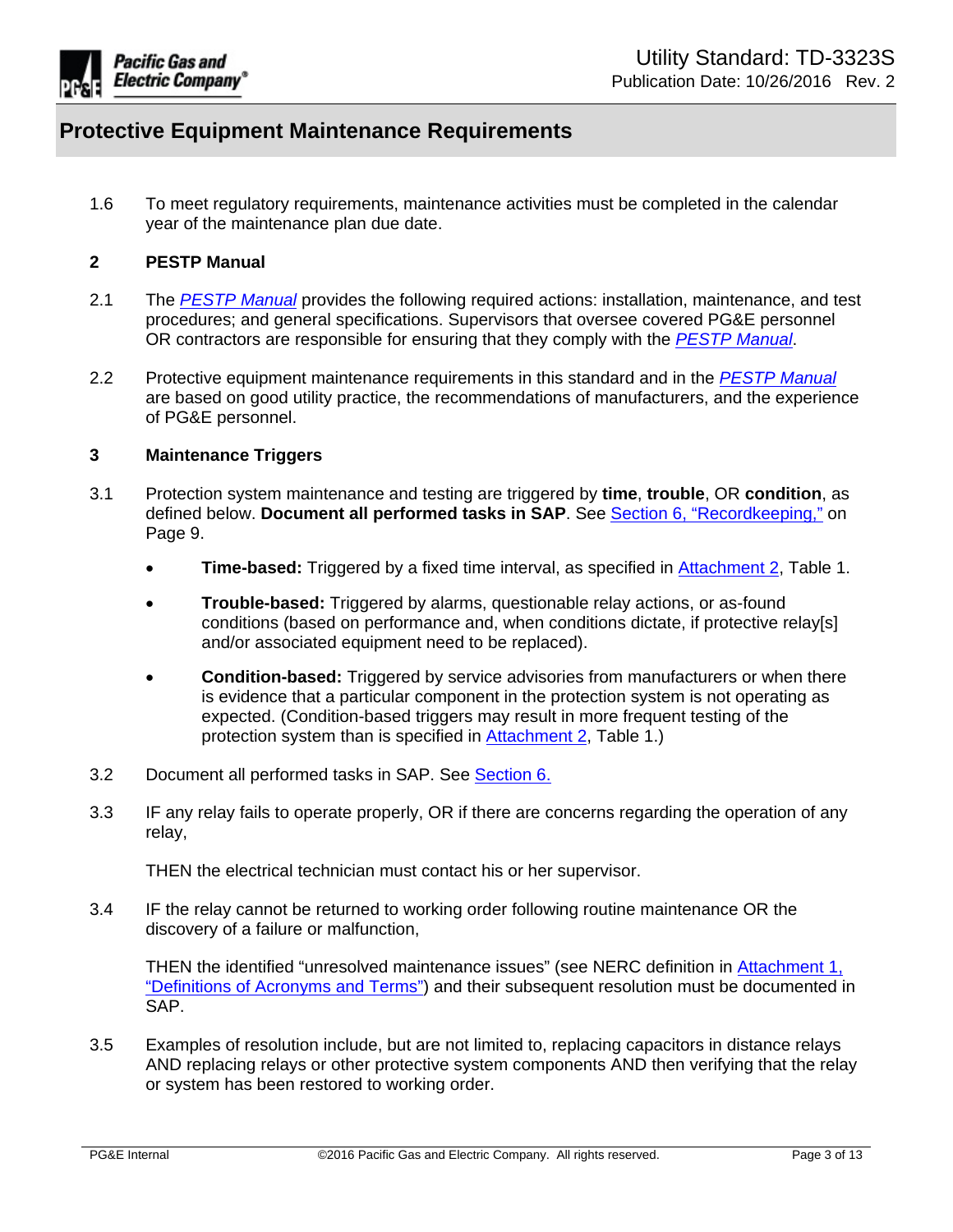

3.6 Do not perform routine maintenance on protective relays or schemes that are abandoned in place or are not available for service; for example, an unmodified underfrequency load-shedding scheme. For out-of-service relays or schemes, the SAP/WMS database must indicate that the equipment is out of service AND that the maintenance plan is locked.

### <span id="page-3-0"></span>**4 Monitoring Attributes of Protection System Components**

- 4.1 Protective Relays
	- 1. Transmission-Class Relays (60 kilovolt [kV] and above)
		- a. PG&E protection schemes may contain both monitored and unmonitored protective relays. For the purposes of defining the maintenance intervals in [Attachment](http://wwwedm3/cgi-bin/getdocTDM.asp?itemid=005479993) 2, Table 1, the maximum maintenance interval for an unmonitored protective relay (6 calendar years) is specified for all electromechanical and solid-state transmission-class relays used on, or designed to protect, the Bulk Electric System (BES).
		- b. All PG&E microprocessor protective relays or automatic reclosing relays used on, or designed to protect, the BES are monitored and include the following monitoring attributes:
			- Internal self-diagnosis and alarm functions.
			- Voltage and/or current waveform samples taken three or more times per power cycle. The waveform samples are converted to numeric values to allow the microprocessor electronics to calculate measurements. The electronics also perform self-monitoring and initiate alarms.
			- Power supply failure alarms.
		- c. PG&E microprocessor protective relay or automatic reclosing relay alarms are visible to system operators either through SCADA or Station A/B alarms for initiation of corrective action upon receipt of an alarm.
		- d. The maintenance intervals for protection schemes with microprocessor relays are listed in [Attachment](http://wwwedm3/cgi-bin/getdocTDM.asp?itemid=005479993) 2, Table 1. The maximum maintenance interval for a monitored microprocessor protective relay is 12 calendar years. The protection scheme may have a shorter overall maintenance interval due to the presence of unmonitored components (e.g., electromechanical lockout relays directly in the trip path) that require a maximum interval of 6 years.
	- 2. Distribution-Class Relays (34 kV and Below)

Distribution-class underfrequency load-shedding (UFLS) or undervoltage load-shedding (UVLS) relays also provide protection for the BES.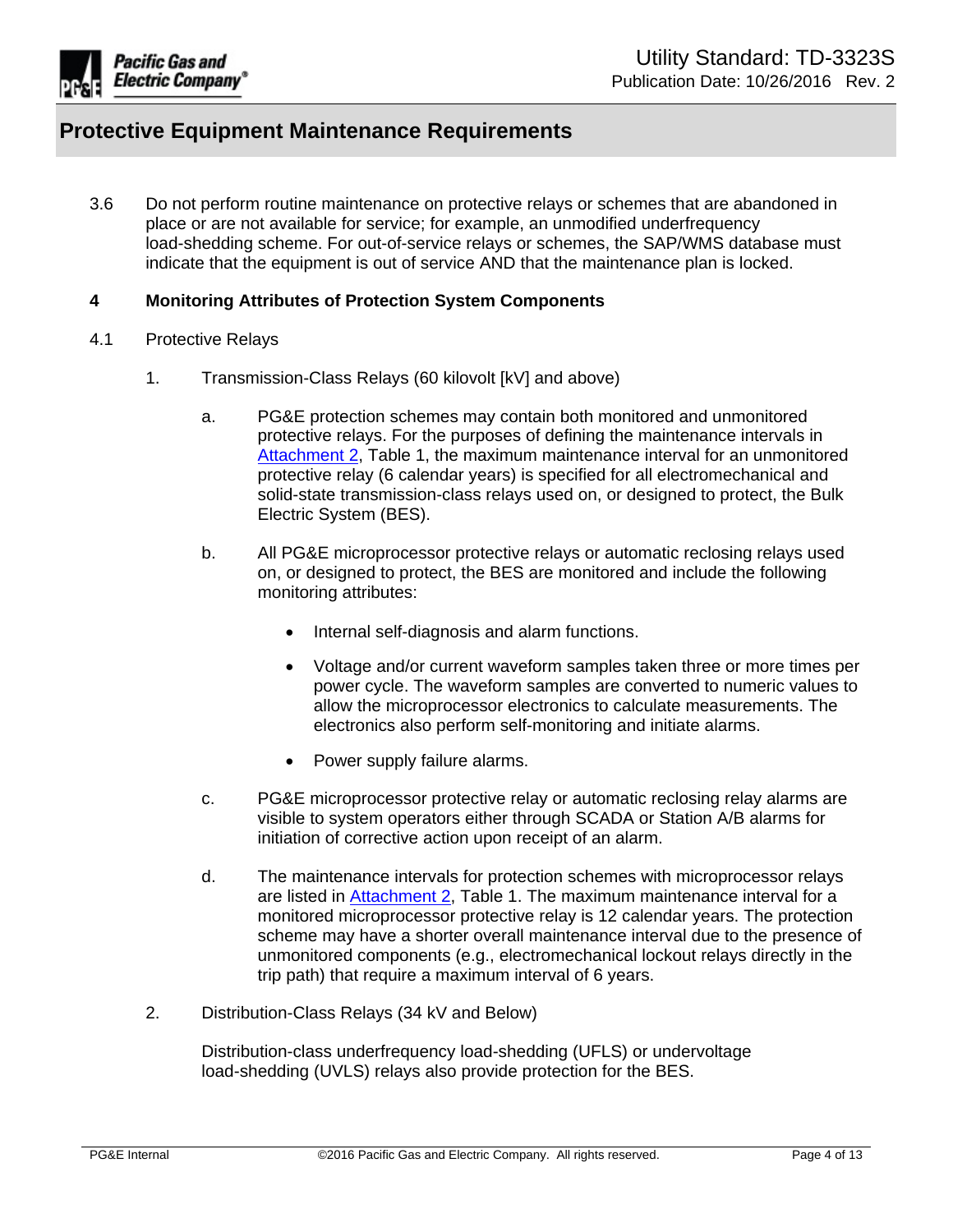

## 4.1 (continued)

- a. Monitored
	- (1) IF the UFLS or UVLS function resides in a microprocessor feeder relay,

THEN the system is classified as monitored.

- (2) Monitored UFLS and UVLS relays have a maintenance interval of 8 calendar years, chosen to coincide with the normal distribution-relay maintenance interval for distribution-class feeder-protection relays.
- (3) Distribution-class, microprocessor, feeder-protection relays include the following monitoring attributes:
	- Internal self-diagnosis and alarm functions.
	- Voltage and/or current waveform samples taken three or more times per power cycle. The waveform samples are converted to numeric values to allow the microprocessor electronics to calculate measurements. The electronics also perform self-monitoring and initiate alarms.
	- Power supply failure alarms.

### b. Unmonitored

(1) IF the UFLS or UVLS function resides in a solid-state or electromechanical relay OR includes electromechanical trips or auxiliary devices,

THEN the system is classified as unmonitored.

(2) Unmonitored UFLS and UVLS have a maintenance interval of 6 calendar years.

### 4.2 Communication Systems

1. PG&E communication systems used for protection schemes include either continuous monitoring or periodic, automated testing. The automated testing checks for the presence of the channel function and, when there is a loss of function, for the appropriate alarms. For example, frequency shift keyed (FSK) transceivers use a loss-of-guard alarm. On/off carrier-blocking schemes use an automatic check-back to key the carrier every 8 hours and to initiate an alarm if the check-back fails. These loss-of-guard and check-back alarms are visible to system operators, either through SCADA or Station A/B alarms.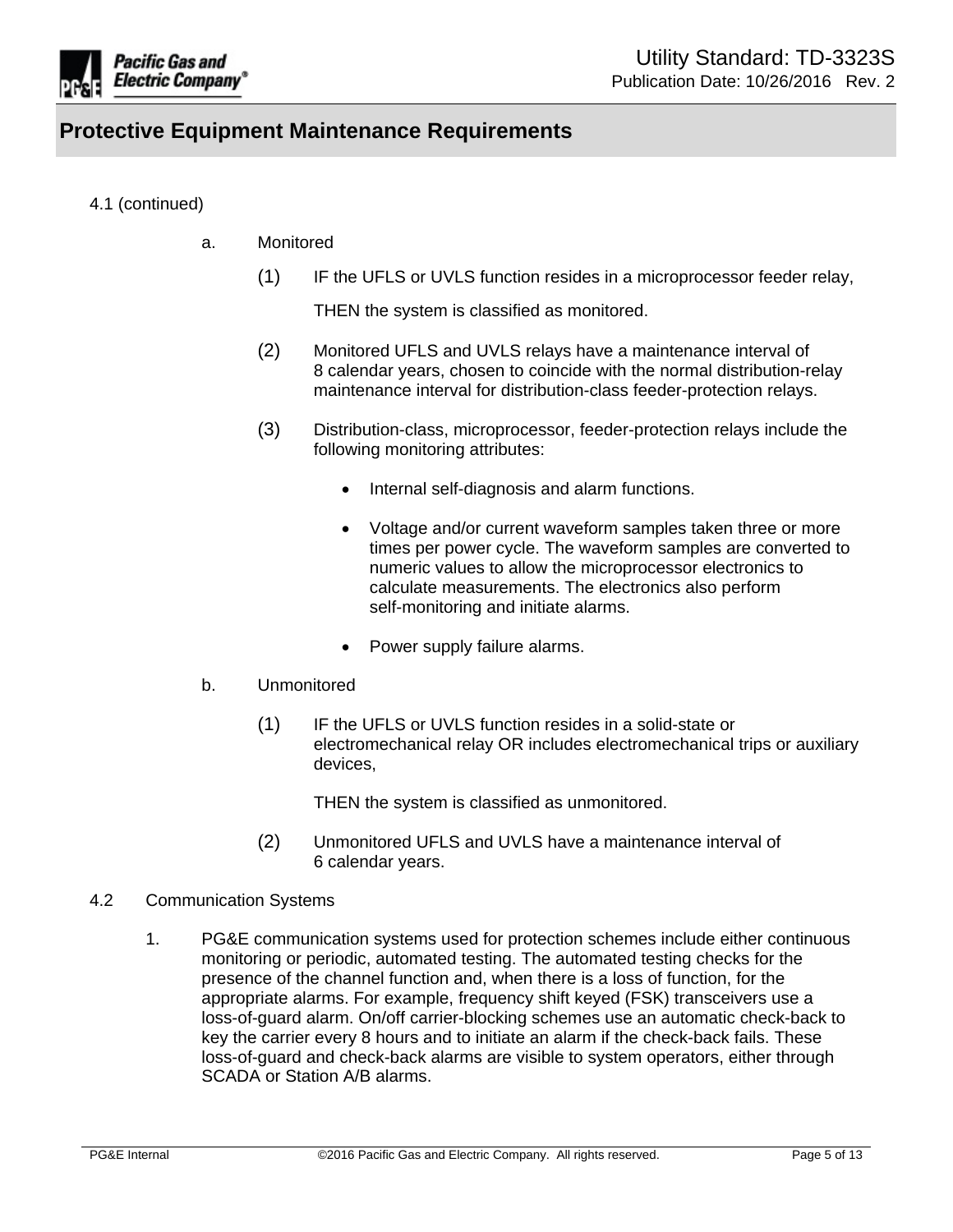

### 4.2 (continued)

- 2. Communication alarms also exist for other types of protection schemes, such as line current differential. The maintenance interval listed in [Attachment](http://wwwedm3/cgi-bin/getdocTDM.asp?itemid=005479993) 2, Table 1, for the communication system may be less than the maximum allowed by NERC because the intervals are set to coincide with the time the rest of the protection scheme is tested. Likewise, the protection scheme may have a shorter overall maintenance interval due to the presence of unmonitored components that are not part of the communication system.
- 4.3 Voltage- and Current-Sensing Devices Providing Inputs to Protective Relays

The maintenance intervals listed in **[Attachment](http://wwwedm3/cgi-bin/getdocTDM.asp?itemid=005479993) 2**, Table 1, are based on the maximum PG&E maintenance interval for unmonitored voltage- and current-sensing devices. The protection scheme may have a shorter overall maintenance interval due to the presence of unmonitored components that are not part of any voltage- and current-sensing devices providing inputs to the protective relays.

#### 4.4 Station DC Supply

See Utility Standard TD-3322S, [Attachment](http://wwwedm3/cgi-bin/getdocTDM.asp?itemid=004733144) 6, for the maintenance requirements for station dc supply batteries and battery chargers. Utility Standard [TD-3322S](http://www/techlib/default.asp?body=manuals/uo_standards/s3322.htm) includes time-based maintenance requirements for all batteries associated with the station dc supply components of a protection system.

4.5 Control Circuitry

The maintenance intervals listed in [Attachment](http://wwwedm3/cgi-bin/getdocTDM.asp?itemid=005479993) 2, Table 1, are based on the maximum PG&E maintenance intervals for unmonitored control circuitry. The protection scheme may have a shorter overall maintenance interval due to the presence of unmonitored components that are not part of the control circuitry.

#### <span id="page-5-0"></span>**5 Maintenance Activities**

As indicated in [Attachment](http://wwwedm3/cgi-bin/getdocTDM.asp?itemid=005479993) 2, Table 1, the maintenance activities described in this section are performed on PG&E protection systems.

- 5.1 Component Performance and Scheme Functional Test
	- 1. This test determines whether protective relays, fault pressure relays, reclosing relays, reclosing supervisory relays, and associated control schemes are operating properly. The test consists of the following tasks:
		- Test and, if necessary, calibrate the relays (except for microprocessor relays) with simulated electrical inputs.
		- For fault pressure relays, verify that the pressure or flow sensing mechanism is operable.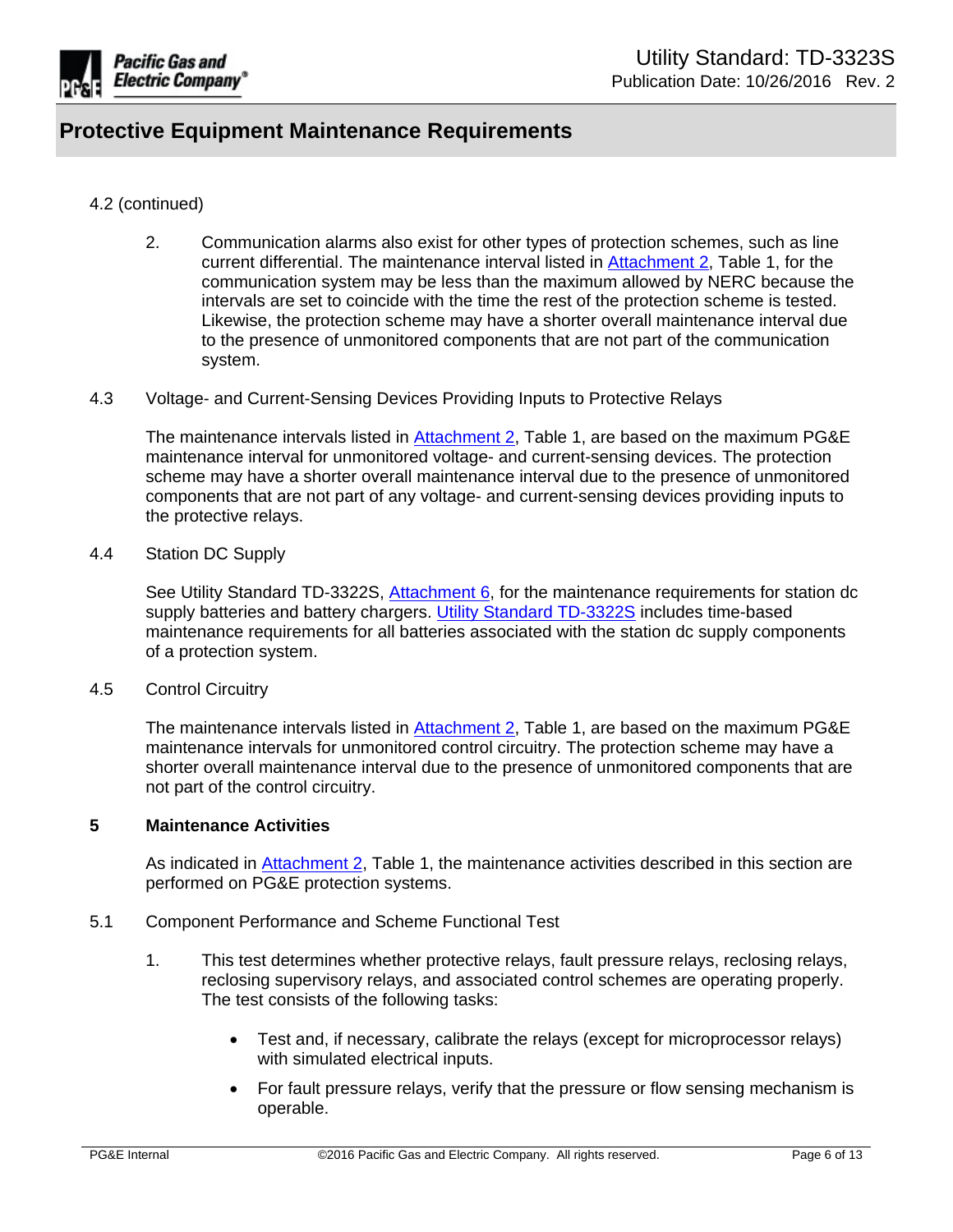

### 5.1 (continued)

- For microprocessor relays, verify the operation of those relay inputs and outputs essential to the proper functioning of the protection system or automatic reclosing.
- For microprocessor relays, verify that the power-system input values are acceptable.
- For microprocessor relays, verify the alarm path conveys alarm signals to the appropriate locations where corrective action can be initiated (Grid Control Center or distribution operator).
- Verify that the current and/or voltage signal values are provided to the protective relay, reclosing relay, or reclosing supervisory relay.
- Verify that settings are as specified in the relay database or automatics database.
- Verify that each trip coil is able to operate its associated circuit breaker, interrupting device, or mitigating device.

#### **NOTE**

UFLS and UVLS relays do not require tripping circuit breakers and interrupting devices as part of testing.

- Verify the electrical operation of any electromechanical lockouts and/or auxiliary tripping devices in the direct trip path from the protective relay to the trip coil of the interrupting device.
- Verify the proper operation of the control and trip circuit paths associated with protective functions.
- Verify the proper operation AND timing of automatic reclosing functions.

### 5.2 Communication Component and Channel Performance Test

This test determines whether communication equipment used in association with protective relay schemes is operating properly. It consists of verifying the following items:

- Channel quality and performance meet the performance criteria that apply to the specific communications technology, such as signal level, reflected power, and data-error rate.
- Essential signals are being transmitted to and from other protection-system components.
- The alarm path conveys alarm signals to the appropriate locations where corrective action can be initiated.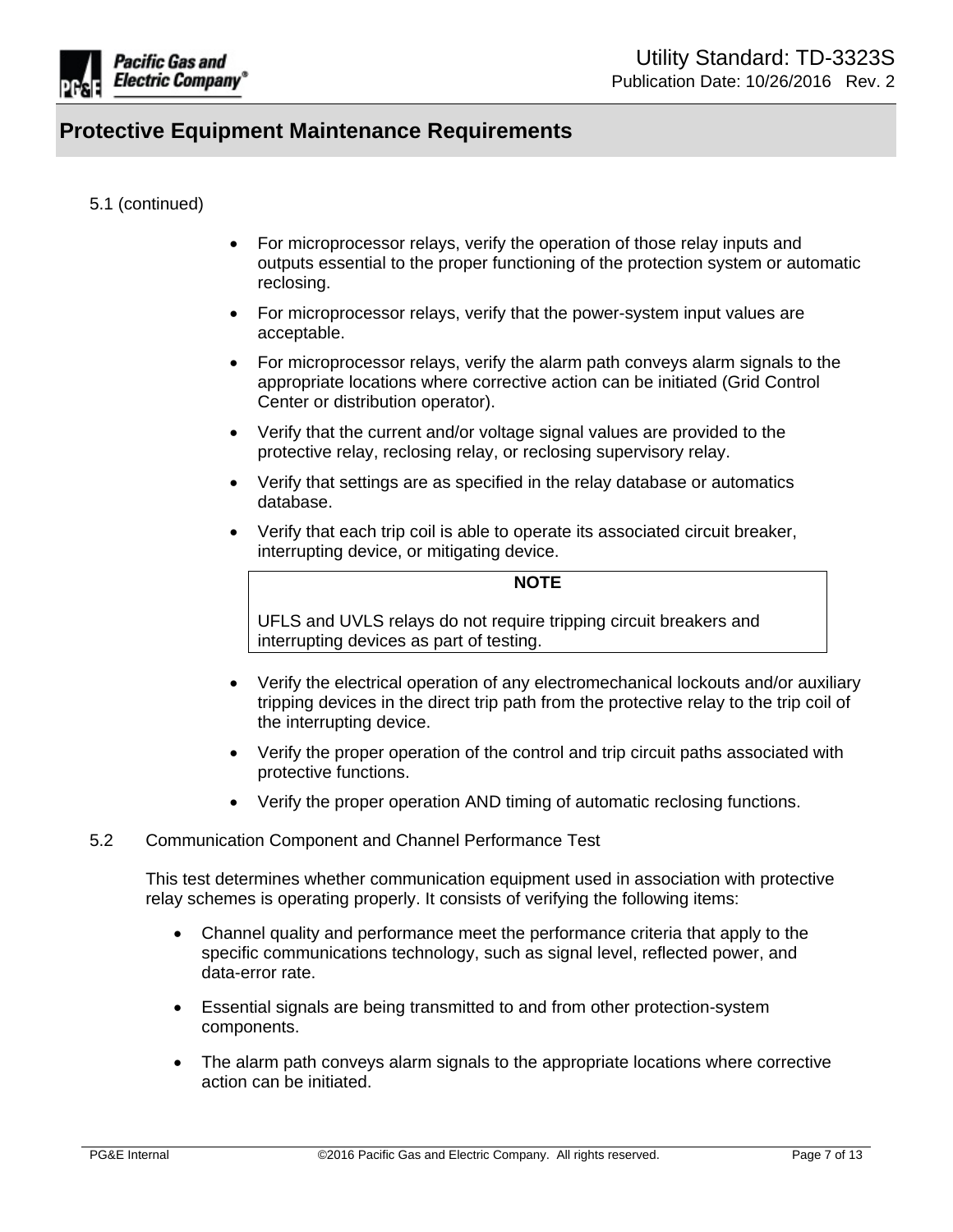

5.3 Clean and Inspect

The "clean and inspect" task does not require testing relays. It consists of visually inspecting the equipment for corrosion and loose connections, replacing batteries, cleaning or replacing air filters, and performing miscellaneous cleaning.

5.4 Digital Fault Recorder (DFR) Functional Test

This test determines whether the following DFR functions are operating properly:

- Sequence of events
- Fault recording
- Dynamic disturbance recording
- Potential transformer (PT), current transformer (CT), and frequency inputs
- Time synchronization
- 5.5 System Test

### **NOTE**

Because complex communication circuits, PLC control, multiple inputs, and variations make a special protection system (SPS) too complicated for problems to be identified or addressed adequately by component testing, system testing may be performed as well.

- 1. In addition to component testing, under certain conditions, a system test may be performed on complex SPSs and remedial action schemes (RASs).
- 2. IF an SPS meets even one of the following three criteria,

THEN the SPS requires system testing:

- a. The SPS uses communications circuits for either of the following two purposes:
	- $(1)$  Non-discrete data acquisition (e.g., analog data collection).
	- (2) Implementing control actions more complex than a simple control output (e.g., a trip signal).
- b. The SPS contains a programmable logic controller (PLC) OR more than four power-system terminals are monitored as inputs to the SPS.
- c. The SPS has non-trivial variations that component testing may not address adequately, such as input variations, which must be tested separately, OR its complexity makes it necessary to use system testing. For example, the Caribou Generation 230 kV SPS #1 requires system testing because it has distinctly different control actions for the same initiating event, depending on whether a monitored circuit breaker is open or closed.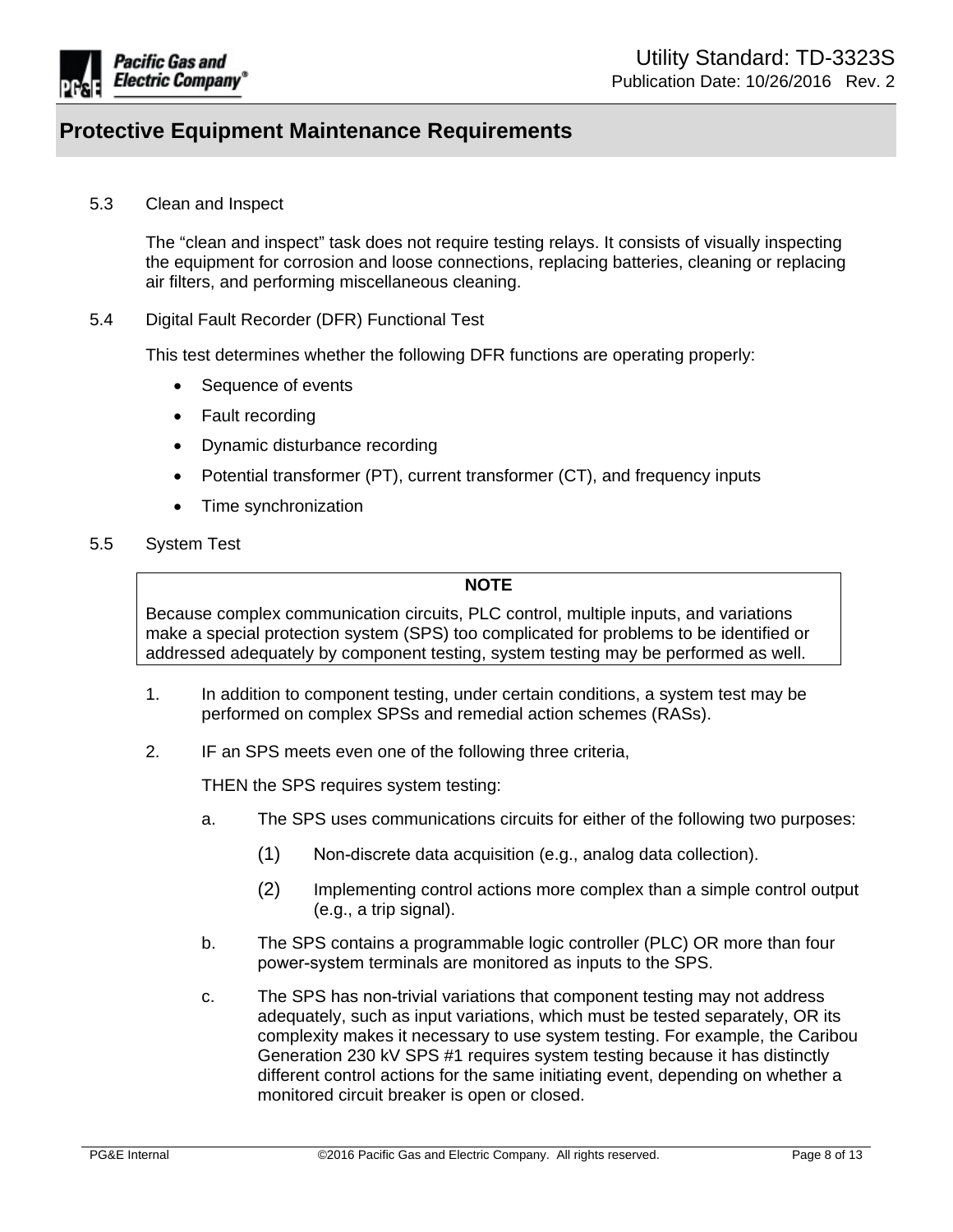

### 5.5 (continued)

3. See the *PESTP Manual*, Section 26.1, "Special [Protection](http://wwwedm3/cgi-bin/getdocTDM.asp?itemid=005484878) System (SPS) Testing [Requirements,"](http://wwwedm3/cgi-bin/getdocTDM.asp?itemid=005484878) for further information on SPS or RAS testing and documentation requirements.

### <span id="page-8-0"></span>**6 Recordkeeping**

Maintain test reports and records in accordance with Utility Procedure [TD-3320P-12](https://edrm.comp.pge.com/D2/?docbase=pge_ecm&commandEvent=D2_ACTION_CONTENT_VIEW&locateDql=pge_document(all)%20where%20i_chronicle_id%20=), "Substation SAP Work Management System (WMS) Process," Attachment 9, ["Maintenance](http://wwwedm3/cgi-bin/getdocTDM.asp?itemid=005466924) Documentation Requirements for Protection, Automation, [Communication,](http://wwwedm3/cgi-bin/getdocTDM.asp?itemid=005466924) and Control Test [Reports."](http://wwwedm3/cgi-bin/getdocTDM.asp?itemid=005466924)

### <span id="page-8-1"></span>**7 Assistance, Error Reporting, and Revisions**

7.1 IF advice or assistance is needed,

THEN personnel must contact the responsible test supervisor.

7.2 WHEN additional assistance is needed, the test supervisor or other personnel must contact the local test department transmission specialist or the appropriate protection engineer.

### **END of Requirements**

### **DEFINITIONS**

Definitions are provided in [Attachment](http://wwwedm3/cgi-bin/getdocTDM.asp?itemid=005479992) 1, "Definitions of Acronyms and Terms."

### **IMPLEMENTATION RESPONSIBILITIES**

The vice president (VP) in charge of electric transmission operations and the senior director in charge of electric substations issue this standard. The VP and senior director delegate their authority to the manager responsible for system protection to revise, approve, and issue the attachments to this standard. Any changes to this standard require CAISO review before implementation.

Electric substation maintenance and construction (SM&C) superintendents and first-line test supervisors ensure that their personnel understand and comply with this standard and the *PESTP [Manual](http://www/techlib/default.asp?body=manuals/pestp/)*.

This standard and the *[PESTP](http://www/techlib/default.asp?body=manuals/pestp/) Manual* are posted in the Technical Information Library (TIL); updates are shared with appropriate personnel through tailboard conferences and meetings.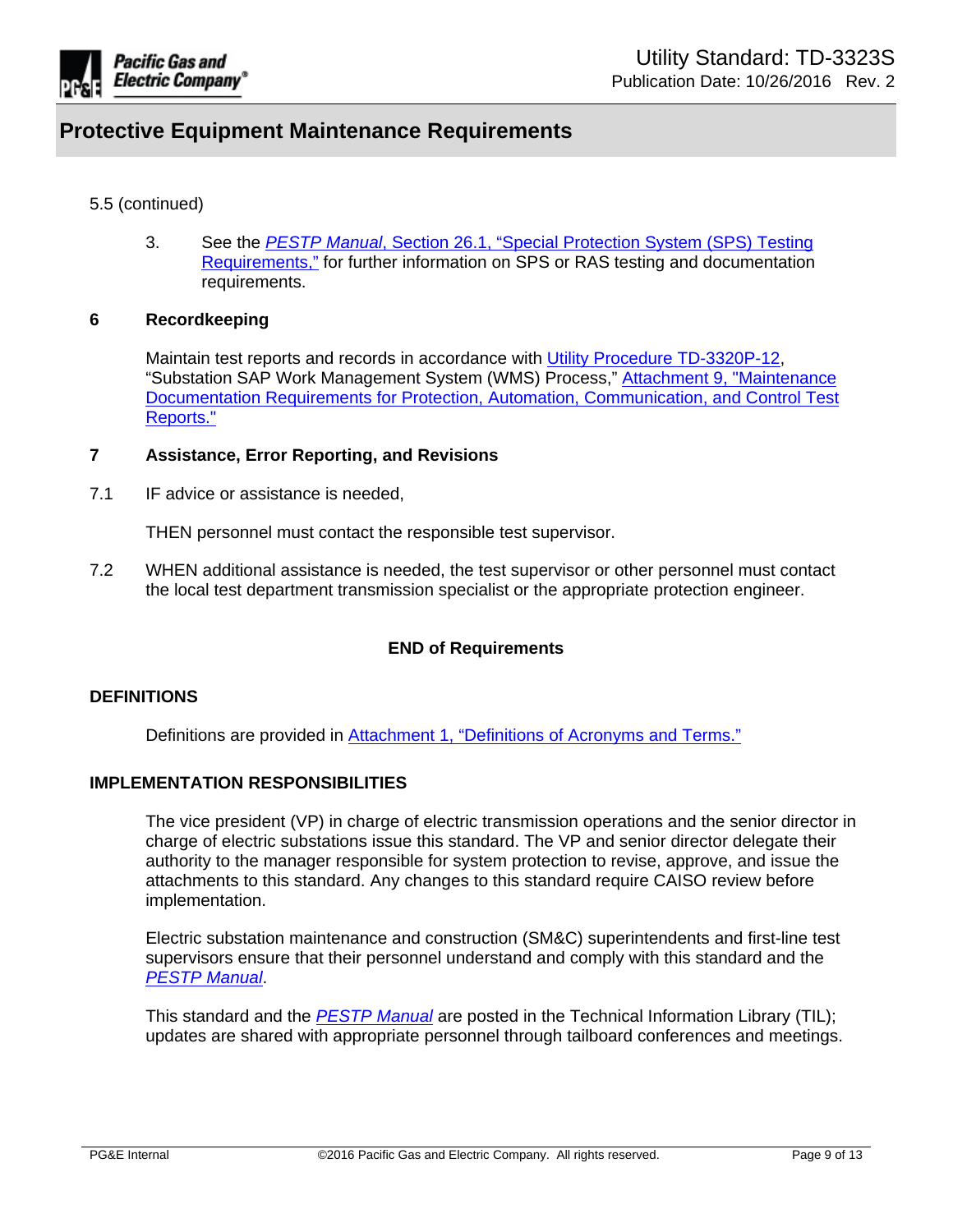

### **GOVERNING DOCUMENT**

NA

### **COMPLIANCE REQUIREMENT / REGULATORY COMMITMENT**

The requirements in this standard and in the *PESTP [Manual](http://www/techlib/default.asp?body=manuals/pestp/)* are designed to comply with the requirements in the following documents:

- NERC Reliability Standard [PRC-005-6,](http://www.nerc.com/_layouts/PrintStandard.aspx?standardnumber=PRC-005-6&title=Protection%20System,%20Automatic%20Reclosing,%20and%20Sudden%20Pressure%20Relaying&jurisdiction=United%20States) "Protection System, Automatic Reclosing, and Sudden Pressure Relaying [Maintenance"](http://www.nerc.com/_layouts/PrintStandard.aspx?standardnumber=PRC-005-6&title=Protection%20System,%20Automatic%20Reclosing,%20and%20Sudden%20Pressure%20Relaying&jurisdiction=United%20States)
- CAISO [Transmission](http://www.caiso.com/Documents/TransmissionControlAgreement.pdf) Control Agreement, Appendix C, "ISO Maintenance Standards"

#### **REFERENCE DOCUMENTS**

#### **Developmental References:**

NA

### **Supplemental References:**

*Protection System [Maintenance](https://sps.utility.pge.com/sites/EOsub/test/Shared%20Documents/Forms/AllItems.aspx?RootFolder=%2Fsites%2FEOsub%2Ftest%2FShared%20Documents%2FPSMP%20Documents&FolderCTID=0x012000E164C9FAA3AD3446979138DA70EBFE8A&View=%7BE84DD2A8%2D9E59%2D496F%2D8D6A%2D281DE5E860EC%7D) and Testing Program (PSMP)*

*Protective Equipment Standard Test [Procedures](http://www/techlib/default.asp?body=manuals/pestp/) (PESTP) Manual*

Utility Procedure [TD-3320P-12,](https://edrm.comp.pge.com/D2/?docbase=pge_ecm&commandEvent=D2_ACTION_CONTENT_VIEW&locateDql=pge_document(all)%20where%20i_chronicle_id%20=) "Substation SAP Work Management System (WMS) Process"

 Attachment 9, "Maintenance [Documentation](http://wwwedm3/cgi-bin/getdocTDM.asp?itemid=005466924) Requirements for Protection, Automation, [Communication,](http://wwwedm3/cgi-bin/getdocTDM.asp?itemid=005466924) and Control Test Reports"

Utility Standard TD-3322S, "Substation Equipment Maintenance [Requirements"](http://www/techlib/default.asp?body=manuals/uo_standards/s3322.htm)

Attachment 6, "Station Direct Current Supply [Maintenance](http://wwwedm3/cgi-bin/getdocTDM.asp?itemid=004733144) Template"

#### **APPENDICES**

NA

### **ATTACHMENTS**

[Attachment](http://wwwedm3/cgi-bin/getdocTDM.asp?itemid=005479992) 1, "Definitions of Acronyms and Terms"

[Attachment](http://wwwedm3/cgi-bin/getdocTDM.asp?itemid=005479993) 2, "Protection Scheme Types and Trigger Intervals"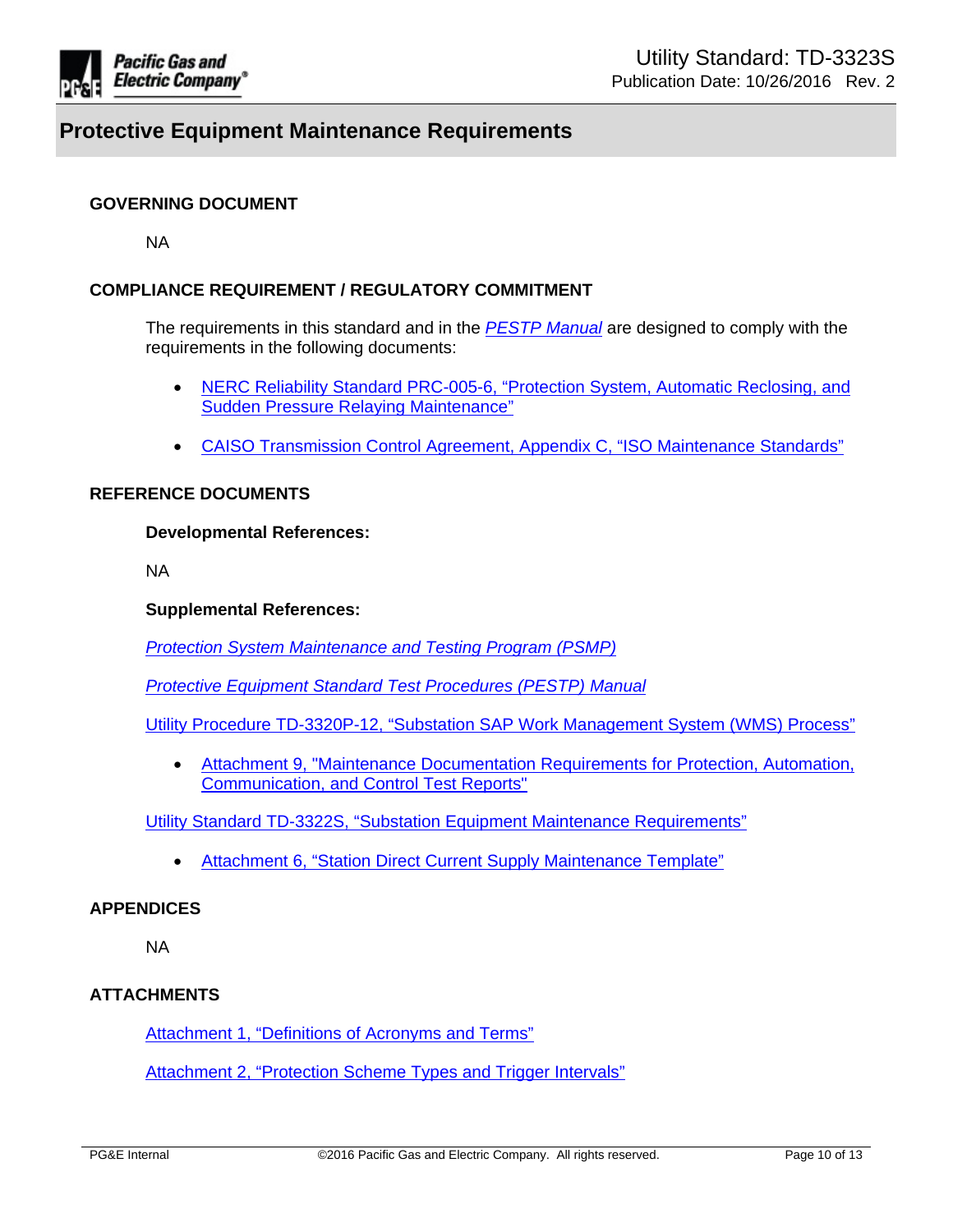

#### **DOCUMENT RECISION**

This utility standard cancels and supersedes Utility Standard TD-3323S, "Protective Equipment Maintenance Requirements," Rev. 1, issued 01/12/2015.

#### **DOCUMENT APPROVER**

Kenneth Wells, Senior Director

Deborah Powell, Senior Director

#### **DOCUMENT OWNER**

Thomas Rak, Manager

### **DOCUMENT CONTACT**

Aaron Feathers (AMF6), Principal Engineer Jim Beckett (J1Be), Compliance Supervisor Alex Chua (A1Cr), Power Generation Project Engineer Christopher Penland (CAPg), Expert Protection Specialist Ben Nie (BXNB), Senior Engineer Steve Imhof (SCI2), Expert Protection Specialist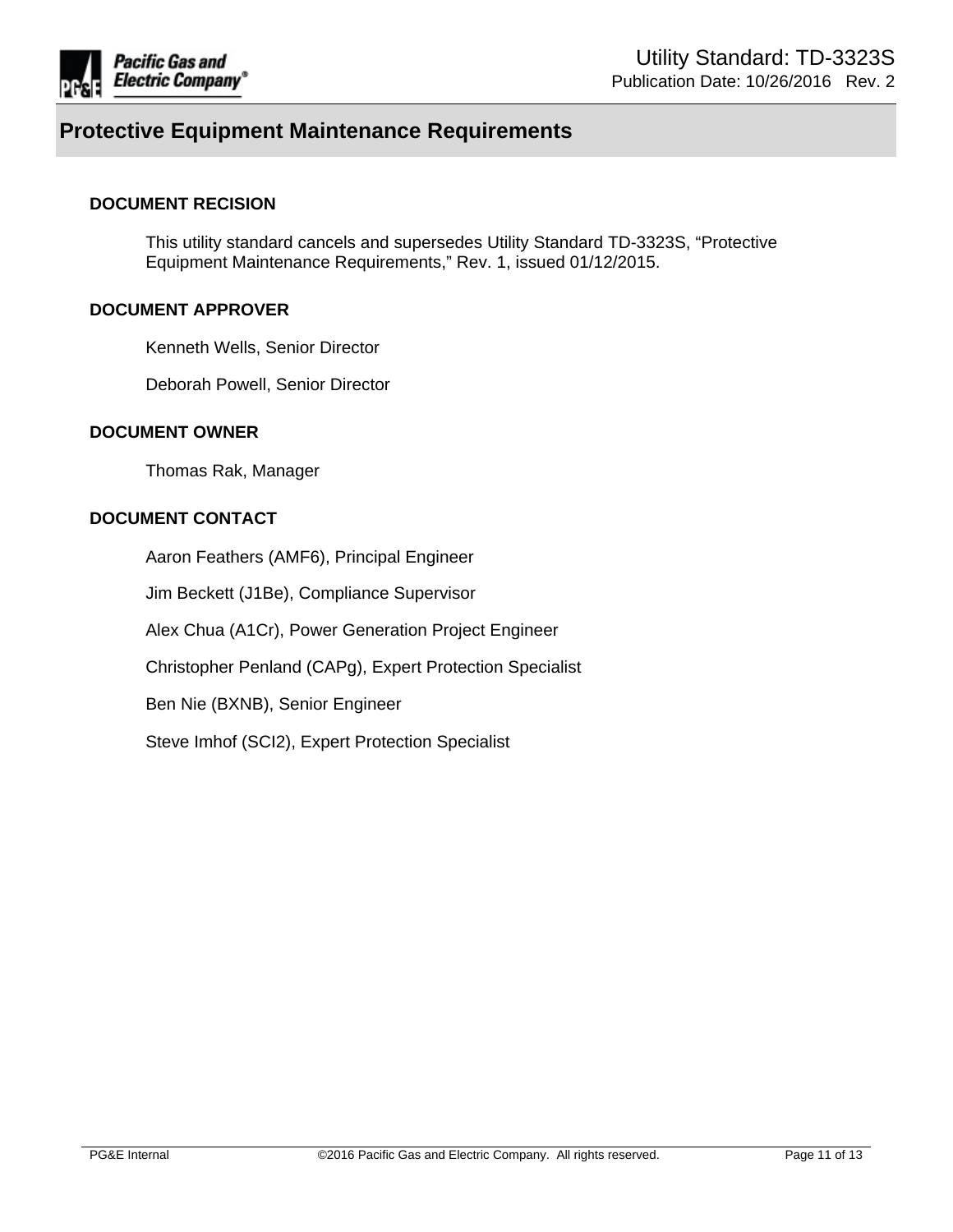

## **REVISION NOTES**

| Where?                     | What Changed?                                                                                                                                                                                          |
|----------------------------|--------------------------------------------------------------------------------------------------------------------------------------------------------------------------------------------------------|
| Summary                    | • Added reference to protection systems, automatic reclosing, and sudden<br>pressure relaying.                                                                                                         |
| Requirement 1.1            | • Added parenthetical for including automatic reclosing and sudden<br>pressure relaying. Changed elements to components.<br>Changed second Requirement 1.1 to Requirement 1.2.                         |
| Requirement 1.2            | Changed existing Requirement 1.2 to Requirement 1.4.<br>$\bullet$                                                                                                                                      |
| Requirement 1.3            | Added existing Requirement 1.3 to new Requirement 1.4 as second<br>$\bullet$<br>paragraph.<br>Added another Requirement to 1.3 to capture information from existing<br>1.4, since Table 1 was deleted. |
| Requirement 1.4            | Moved existing information in Requirement 1.4 to 1.3 and modified<br>$\bullet$<br>information, since Table 1 was deleted.<br>• Added new Requirement to 1.4 to identify PG&E communication systems,    |
|                            | as monitored.                                                                                                                                                                                          |
| Requirement 1.5            | Changed existing Requirement 1.5 to 1.6.<br>$\bullet$                                                                                                                                                  |
| Requirement 1.6            | Moved existing Requirement from 1.3 to new 1.5.<br>Added new Requirement 1.6 with information from existing<br>$\bullet$<br>Requirement 1.5.                                                           |
| Table 1                    | • Removed Table 1.                                                                                                                                                                                     |
| Requirement 4.1.1          | • Added text to clarify that unmonitored relays include electromechanical<br>and solid state relays.                                                                                                   |
|                            | Added monitoring attributes for microprocessor relays to allow extending<br>$\bullet$<br>maintenance intervals beyond 6 years.                                                                         |
| Requirement 5.1.1          | • Updated "Component Performance and Scheme Functional Test"<br>maintenance tasks for sudden pressure relaying and automatic reclosing<br>to comply with PRC-005-6.                                    |
| <b>Reference Documents</b> | • Removed "PSMP - Communication Component Documents" since this<br>information is now included as Attachment B in the main PSMP<br>document.                                                           |
| Attachment 1               | • Added definitions for "Automatic Reclosing (BES)," "Functional test,"<br>"Monitored," and "Sudden Pressure Relaying (BES)."                                                                          |
|                            | Removed definitions for "Fully monitored" and "Partially monitored."                                                                                                                                   |
|                            | Modified "Component performance and scheme functional test" definition<br>to include sudden pressure relaying and automatic reclosing.                                                                 |
|                            | Modified "System test" definition for RAS or SPS.                                                                                                                                                      |